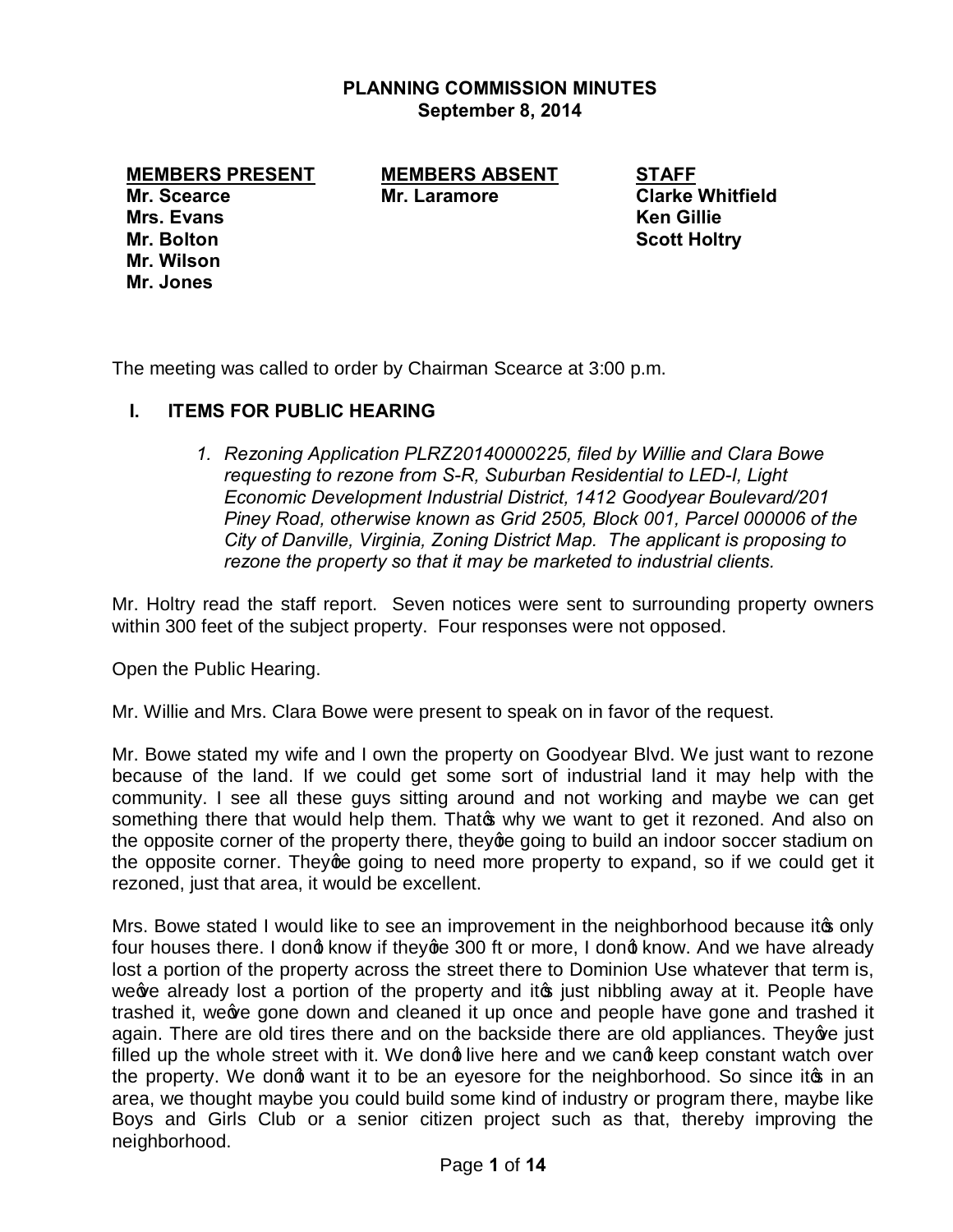Chairman Scearce stated ok thank you for your comments. Would anyone else like to come up and speak?

Mrs. Rhonda Davis was present to speak in opposition to the request.

Mrs. Davis stated we stay across the street from their property in alignment with Joanna Stephenson<sub>of</sub> house. And it is a family community out there. Some things they said are true and some things are not true. We ge trying to keep it as a family community and if there is any work that needs done we all can come together and do it instead of selling the property because we want to keep our property as a community instead of a big development. If they come in, there to no telling what they are going to do to it. We want to keep it as it is right now if that is possible. My aunts are back there. They are going to speak on their behalf too. And he said there is a lot of trash and stuff in the park as we call it, but it to really not. We we already got a lot of traffic from Goodyear coming in and out, and we catch it getting in and out of the driveway from Goodyear coming in and out. Thato more traffic, a lot more traffic. And then like I said it is a little area right there, they ge supposed to be putting a soccer park but I dong really think it a soccer park because I go by there all the time and the door is up. If it as a soccer park you wouldnot have all that stuff in there, but anyway that a something else. We would like to keep it as a small family community like we we got it if that the possible.

Chairman Scearce stated thank you very much. Would anyone else like to come forward and make a comment?

Mrs. Isabelle M. Williamson was present to speak in opposition to the request.

Mrs. Williamson stated I dong stay too far from where they ge at. My aunt had to sign for that soccer park, that inside soccer park. That already been taking care of because she had to sign for that because it was close to her, and then I had to sign for this here because I guess Igm within 300 ft. of what they ge trying to do. And the mess that they ge talking about I dond know anything about it because that park right across from where sheos talking about, that of clean because the children and adults go and clean that up. I think they want it zoned for their own benefit.

Chairman Scearce asked are you for or against it?

Mrs. Williamson stated Ign against it.

Chairman Scearce stated Ign just trying to make clear. Is anyone else wishing to come and speak up?

Mrs. Juanita Watkins was present to speak in opposition to the request.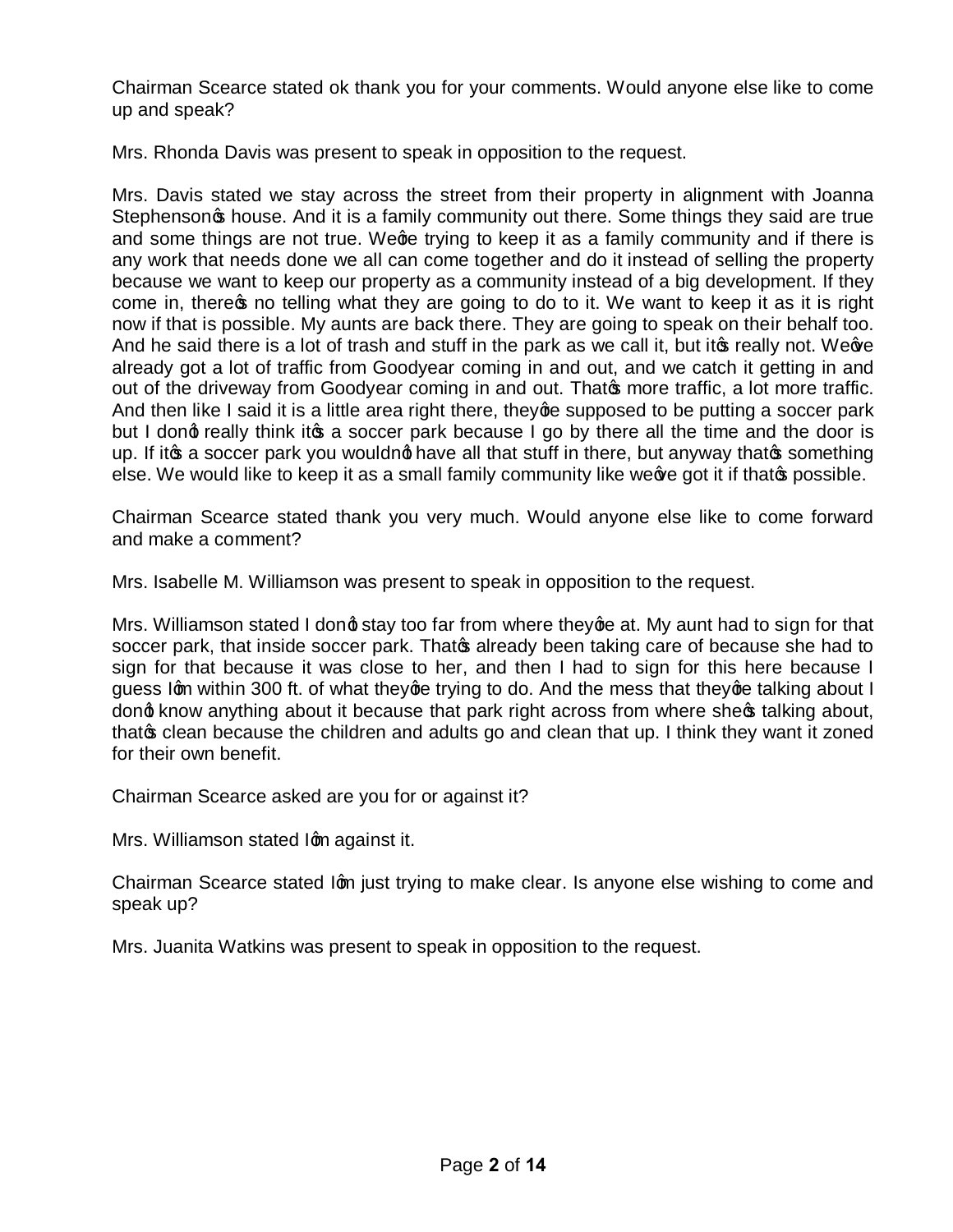Mrs. Watkins stated Ign living in the yellow house right on the side of the road, right where the church is and it the clean over there. We dong have any community stuff laying around or nothing, we keep everything clean in that community. We dong want anybody else to come over there because wege living good over there. We dong have anybody else over there to distress us or nothing. We live right there where the church is and we live in a clean community and everything and we dong have anybody telling us what to do or what not to do. Somebody else had moved next to me and they are nice people. Ig the been living over there since 1961 or 62 and we havend had anyone to break in our house or anything. It a nice community and if we put something else over there, we dong know whate going to become of us. It og going to mess the whole community up. If we have anything else over there, we dong know what the community will be. Ign just saying for myself, I think we live in a clean community. I dong have anything to do with what they do because they dong even stay here, you know.

Chairman Scearce stated thank you for your comments. Did you have something you wanted to add to that?

Mr. Michael Watkins was also present to speak in opposition of the request.

Mr. Watkins stated Ign just saying I dong know why they dong leave it like it is. They dong even live here.

Chairman Scearce asked would anyone else like to speak?

Mrs. Bowe stated it to not that we dong live here because we do pay the taxes, so that part is out completely but it is dirty. One lady said she lives right across the street, but thatos where all the refrigerators and things are parked in the gully. We did come down once and clean the place up, but now they are put tires out there. We are torn down stools, window things, benches or whatever. We we taken out old furniture right on Goodyear Blvd and that  $\infty$  an eyesore. Ign not about to take anything from the people because they are our people too. We are cousins, most of them. Well Ign a married, outer cousin but wege not trying to take anything from them but we want to see it a better place too. That the exactly what we want, a better place. Ign not for light industry I would say, Ign for something that would improve the community, a Y or something like that. It could be something like that and it the enough people around outside of their little territory that could support the group because they are right at the North Carolina border. If they have activities nearby, they would gladly come. Ign a senior citizen myself and I think it would be very beneficial to the area as well as something for the children. Wege not trying to take anything away from them because we know the land has been there a long time. We have lived there, well my husband has, I have never lived there. If I lived there I would certainly want some improvement.

Chairman Scearce stated well thank you very much. Would anybody else like to speak?

Mr. Watkins stated I dong know what shegs talking about is an eyesore. There is no trash or anything around the park or anything. I dong know what sheos talking about.

Chairman Scearce stated one more then Ign going to call it off.

Mr. Bowe stated it as another part of the property that the old road bed was here and it as a lot of debris in that part of the property. I agree Goodyear Blvd is pretty good but the other part is not.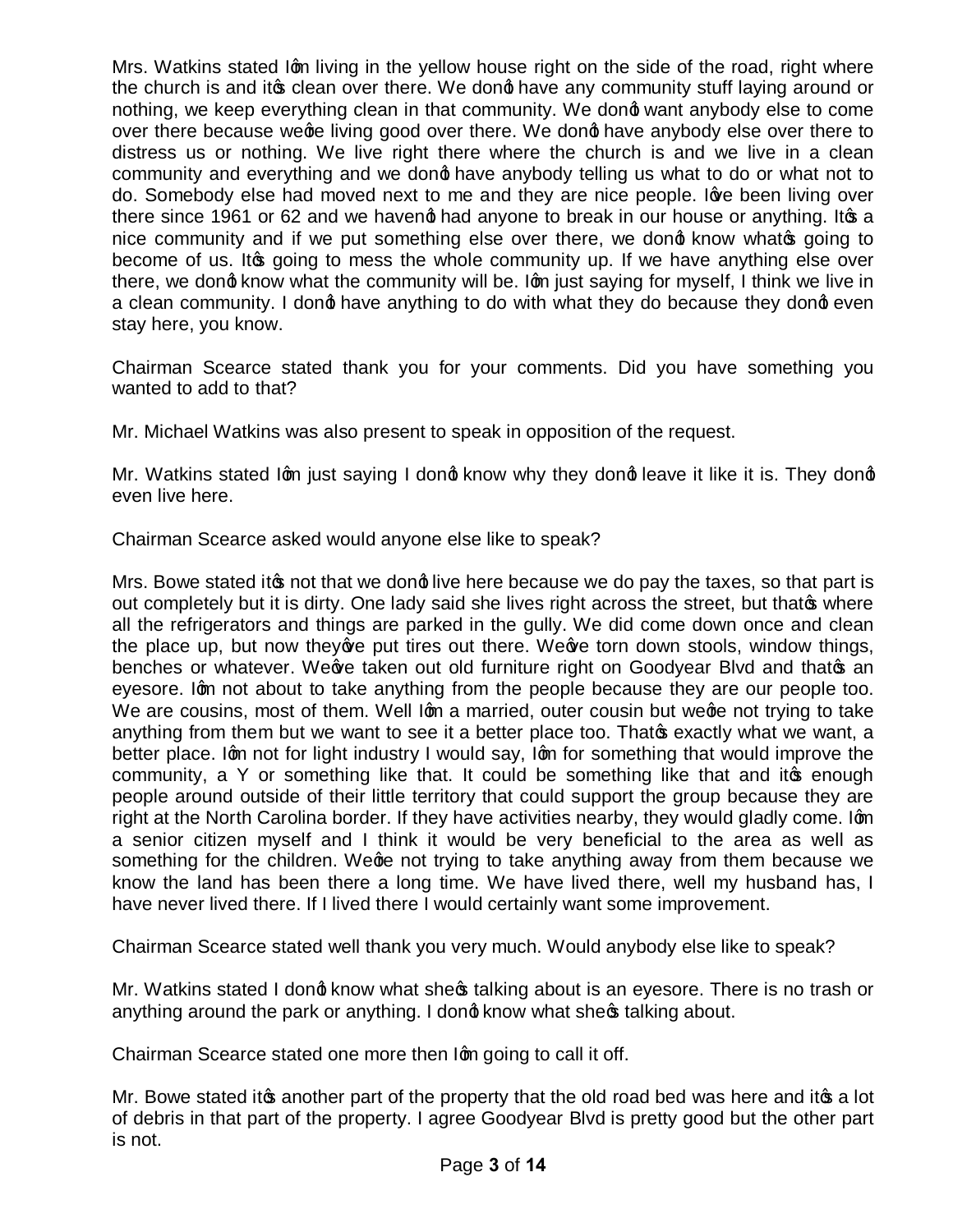Chairman Scearce asked the back end of it? I looked at the aerial photos. Thank you sir.

Close the Public Hearing.

Chairman Scearce stated let of see what the Commissioners think. Iom just thinking without some sort of plan of use, everything is just speculative. Any comments or suggestions over here?

Mr. Jones stated I would like to ask staff a question. Give me some examples of what they can do with this property now and if it is changed, what can they then be able to do with the property.

Mr. Gillie stated it has its zoned single family at the moment. They could have single family residences, then you could have a church then there are special uses by special use permits such as childcare centers and a few additional uses. The industrial district which youge asking for the light economic development would allow for industrial facilities, it would also allow for office type uses. I dong want to say commercial uses but things that would allow for sales of products that are manufactured on the premise and then it also opens it up to additional uses by special use permit including churches and a whole list of other things. So there are options either way right now with the suburban residential, it imited mostly to residential type uses but there are some limited light commercial. The light economic development would open it up to a lot more things.

Chairman Scearce stated I had a question for you too. I know one of the limitations on being able to do much with the property is that there is no sewer on it. Do you know how far the sewer is away?

Mr. Gillie stated the nearest sewer that could service that is I want to say about roughly 1,000 ft. Now there  $\infty$  a line that feeds Carolina, into the north elementary school. Elevation wise Ign not sure if that line can tie into it without an excessive pumping system; but the measurement didnot show up on our map, we just knew it was a pretty good ways away.

Mr. Bolton I had a question for the owners. They want to change it to make it more marketable, have you had anyone show interest or has anybody contacted you about purchasing the property?

Mrs. Bowe stated yes we did have some that looked at it. They talked about housing but they dong want all that land, it's too much land. It was an older couple. It's been up for sale for about three years or more.

Mr. Bolton stated I guess another question for staff or maybe even you Mike, normally it seems to me and Igm not in commercial, but generally speaking a property is put under contract maybe with a contingency of the zoning being changed. Once that happens we kind of know what to going to go there and we can maybe even proffer it different items or different things that would make it more suitable for that location. Without any knowledge of what might go there or purchase that, it seems like wege putting the cart before the horse so to speak. I dong know, whatge normal I guess is what Igm asking in a commercial purchase.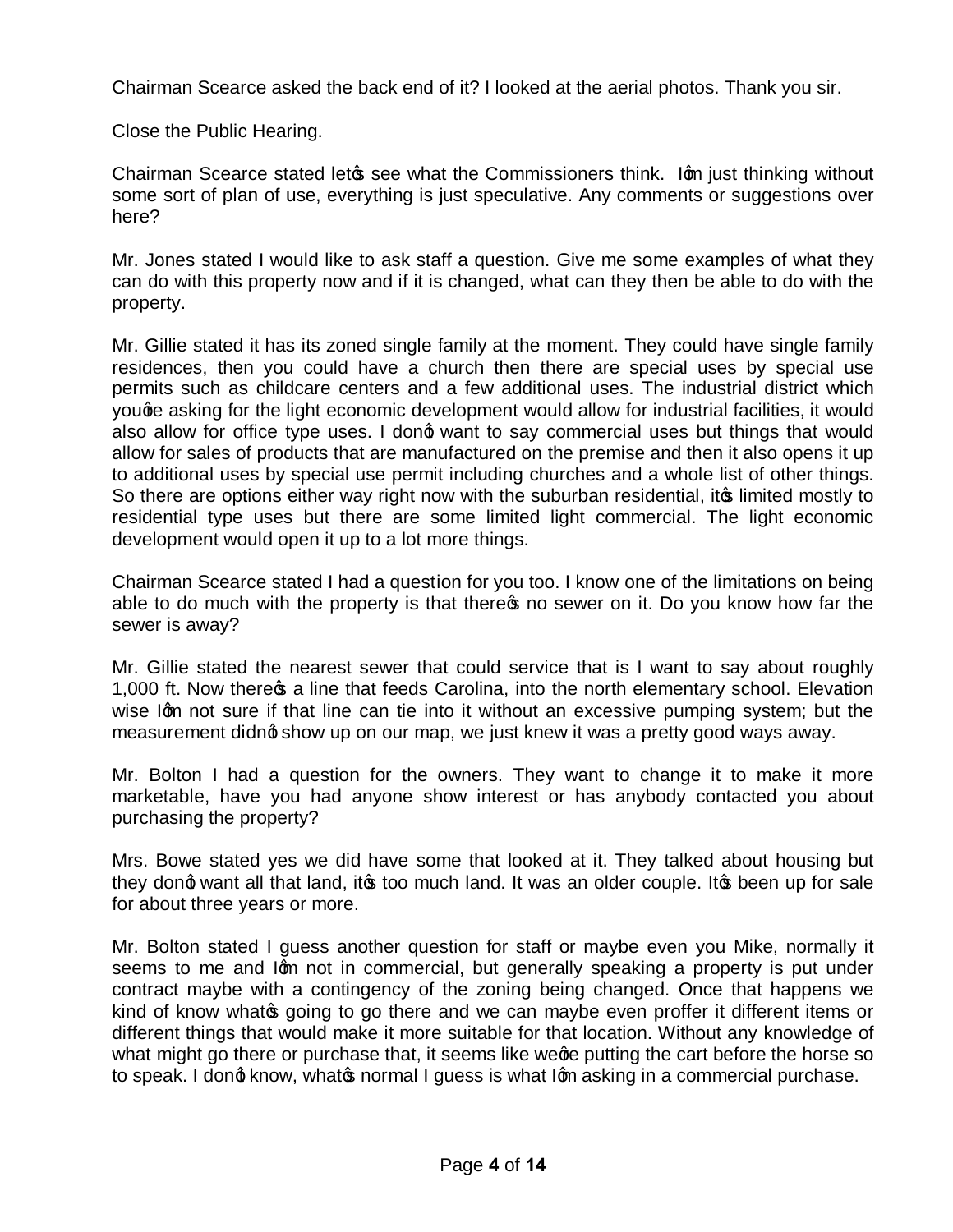Chairman Scearce stated obviously a commercial use at this point would have to go under contract contingent upon getting it rezoned; and if you brought it here, you would have a plan of use and how it og going to be used and developed to make it clearer of how it would affect the residents in the area.

Mr. Bolton stated I would just feel more comfortable with that if you had a contract or someone who was going to purchase it and then they came and tried to get the zoning changed to whatever was appropriate for that business. You mentioned Boys and Girls Club, well they wouldng need a light industrial for that would they? We could do a much easier softer zoning for that neighborhood with a lot of proffers that would solve any problems that you may have or the neighborhood would have.

Chairman Scearce stated I think they key is first you need a bonafide purchaser and then you could determine what type of zoning they need to make a change to. It to kind of like youge changing for the unknown at this point. Any other questions?

**Mr. Bolton made the motion to recommend the denial of Rezoning Application PLRZ20140000225 as submitted. Mr. Wilson seconded the motion. The motion was approved by a 5-0 vote.** 

> *2. Rezoning Application PLRZ20140000227, filed by Ricky Miles requesting to rezone from N-C, Neighborhood Commercial to "Conditional" Highway Retail Commercial, 139 Watson Street, otherwise known as Grid 1607, Block 025, Parcel 000003 of the City of Danville, Virginia, Zoning District Map. The applicant is proposing to operate an automobile sales establishment.*

Mr. Holtry read the staff report. 39 notices were sent; 11 were received. Eight notices were opposed and three were unopposed.

Mr. Jones opened the Public Hearing.

Mr. Ricky Miles was present to speak in favor of the request.

Mr. Miles stated I come before you all today to check on getting this property rezoned to do auto sales. It currently has been an auto repair shop and my intent is to get it, clean it up, make it look good, make it real nice for the neighborhood, redo the walls, bathroom, the parking lot and everything. Ign currently working at Goodyear Tire and Rubber Company, I are been there 34 years. Ign going to retire next year and that os what I plan to do with that.

Mr. Jones asked does anybody have any questions?

Mr. Wilson asked what do you see your operating hours as being?

Mr. Miles stated it would probably be from like 9-3 or 9-5. You have to stay open so many hours a day anyway, so I probably rotate it different hours.

Mrs. Evans asked is that Monday through Saturday and closed on Sunday?

Mr. Miles stated yes.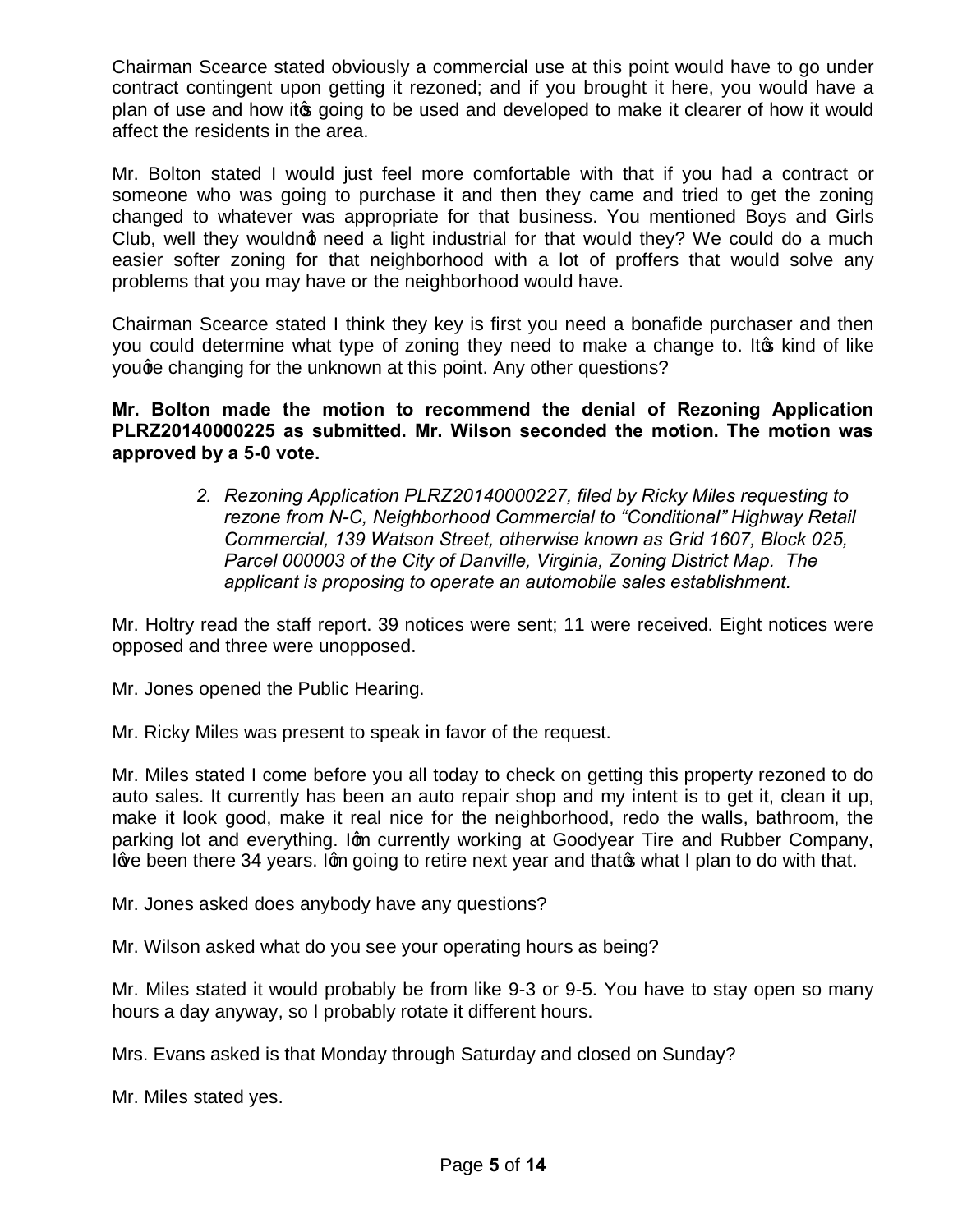Mr. Jones stated the structure now, I drove by it before I came here, over to the right it looks like there there some bricks. It to a little bit higher there. Will all of that be leveled off?

Mr. Miles stated yes. It looked like it used to be a building or something there and it needs to be cleaned up. Ign going to make it look good. Ign going to park the cars in a nice way. I want a real nice lot.

Mr. Wilson stated one of the things that I was concerned about before we got the actual neighborsg responses was what the neighborsg responses around you would be. Clearly most of them did not respond. You only had a few that were opposed and they already have commercial business there, so there  $\alpha$  a good number of people around you. Have you been out and spoken with the neighbors around?

Mr. Miles stated I have. I went and talked to the ones that I could catch up with. Some of them I couldnd catch up with.

Mr. Wilson stated well the fact that there to one here to speak against this, although it doesnd seem to make a difference in the long run sometimes, the building currently is just not attractive at all. Even though Ign a little nervous about putting a car lot so close to a residential area, at the same time an improvement of that corner would be welcome I would think by anyone. I guess if we do this does this mean he doesnot have to bring any kind of plans or anything, he just kind of gets freedom to go forward? Will there be any review of what actually goes there? This is one of my little stickler things to see whate going on the property, a consensual drawing or something.

Mr. Gillie stated if City Council adopts the rezoning of the property, then he would be able to rezone it for just the list of uses that there. We wouldnot have a plan come back, the building is already in place, and the site is paved for a parking lot so we dong have anything in the code that says he has to go in and do the improvements. He is offering to take care of the improvements here so wed just have to take him on his word at that point.

Mrs. Evans stated that is to improve the building and the bathrooms because when I rode by yesterday the bathroom doors were open.

Mr. Miles stated oh yes, it needs a lot of work and I want to make it look good. If a person comes to a nice lot that that clean, it will help with everything.

Chairman Scearce asked any questions?

Mrs. Evans stated I have a question for staff. Can we make that condition upon approval?

Mr. Gillie stated you cannot make a condition upon approval on him renovating the structure because that does not deal with the use. Planning Commission itself only deals with the uses of the property, the hours of operation, if that **s** a concern you, can place something like that on it; but the renovation of existing structure, no that outside of your purview. The Building Code usually takes care of that.

Chairman Scearce stated one more question. Will there be any repairs on the property?

Mr. Miles stated no, Ign not trying to go into business fixing cars. Ign really trying to quit working hard than to keep doing it.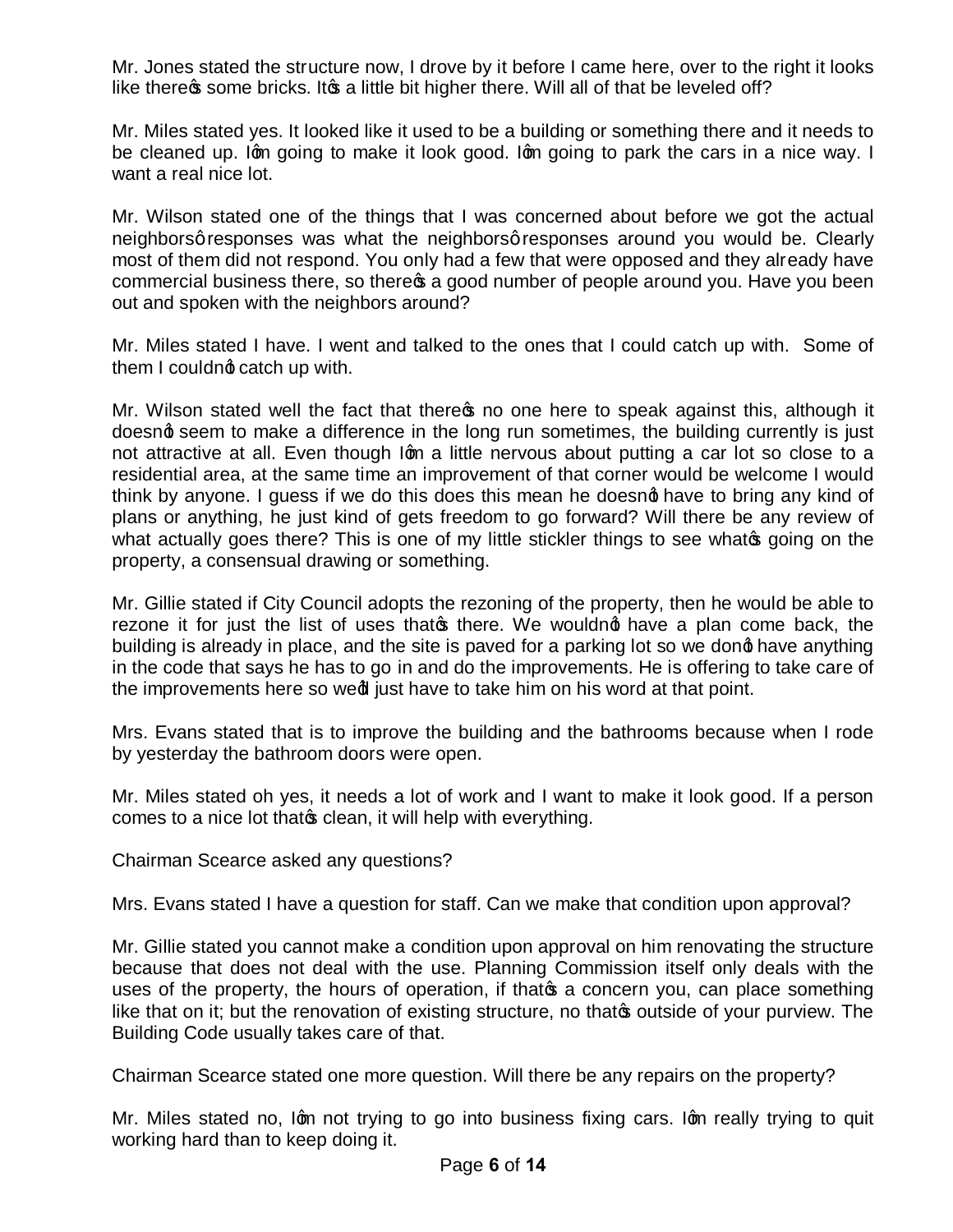Chairman Scearce asked any other questions?

Mr. Jones closed the Public Hearing.

Mr. Jones asked Commission whate your pleasure?

**Mr. Bolton made the motion to approve Rezoning Application PLRZ20140000227 as submitted. Mr. Wilson seconded the motion. The motion was approved by a 4-0-1 vote. Chairman Scearce read a statement reporting a conflict of interest regarding the request.**

# **II. ITEMS NOT FOR PUBLIC HEARING**

*Anika J. Morris is requesting a waiver to allow an employee parking area be completed with stone instead of pavement with curb and gutter in accordance with Article 8, Section B, Item 6c at 267 Piney Forest Road.*

Mr. Holtry read the staff report.

Mr. Jones asked so this lot will not be used by the public?

Mr. Gillie stated no they have a front parking lot as you can see. You received a revised layout today that took out the additional, but youd notice there is asphalt parking area in the front that has 11 spaces. Thato actually more than what that building size requires. So any customers who attend that building have sufficient parking out front. What they have is employees who come and rent stations and they ge basically there all day, so the turnover for people coming to visit this lawn the lot in front is usable. This will allow their employees to park on the gravel area to the rear and maintain themselves there all day. The Commonwealth of Virginia as we said has adopted some rather stringent storm water quality and quantity requirements and right now the City is playing around with different things on how weo e going to meet that. Any runoff has to be controlled, basically ito like a site is treed over. So we we got to figure out some way to control the water and to cool it down to make sure it doesnot seal up the rivers. Some of the material they are recommending is using stone or pervious pavement, porous concrete or porous asphalt. So when they came to us with this idea we thought this would make a pretty good test case, wed see if it works. Then if it does work we may come back to you with some changes to the Zoning Code on maybe limiting the amount of asphalt or materials we would recommend on parking spaces. We may also change our parking numbers to make them smaller. We ge looking at changing parking space size. There are a lot of things that the State is recommending that we do.

Mr. Jones asked will we have access to this property to check and see how it og going?

Mr. Gillie stated yes, it as available right now. It as a hair salon, they ge in operation. You can go down the driveway right now and there  $\alpha$  a grass back area. They just want to stone it and we want to see what that does and whether it stops.

Mr. Jones asked they cand put a fence up and keep us out?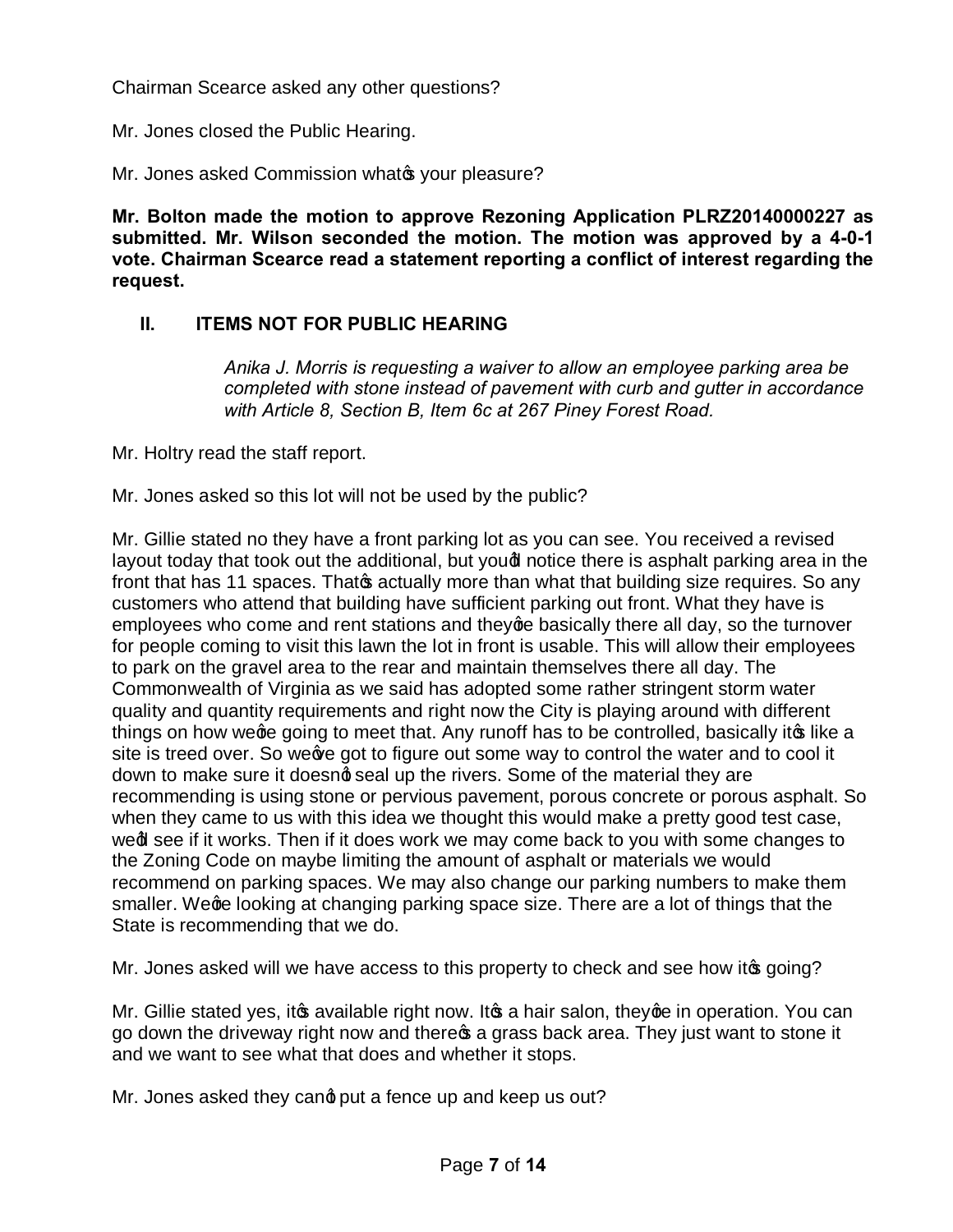Mr. Gillie stated no they wond put a fence up to keep you out. It to open and accessible to us. That one of the things we told them is we would like to see how it work, and if it op working then we may bring other people to it. The owner of the facility was very open for us to try this out.

Mr. Scearce stated I think it a good idea because some of the new regulations are so burdensome to property owners. It to making it harder and if this can be proven a good way to control grout water use, then I think it to something we ought to really look at hard.

Mr. Gillie stated especially for areas of low turnover. We did have a concern with well if they ge pulling in there and pulling out and stones fall off and they get out in the road then you have issues with breaking now and basically what becomes marbles and others. So we wanted to make sure it wasnot a front parking lot and we wanted really low turnover, so we thought this worked out as a pretty good case. It saves the owner money on the asphalt but also gives us a chance to see if these regulations work and whether we should make some changes to it. That why we were making a recommendation to approve it.

Mr. Scearce asked so youge going to kind of follow up with it once it to done and check it out?

Mr. Gillie stated wed follow up rather regularly.

Mr. Bolton asked would it have made any difference if it was not employee parking only? Would that have been any kind of big deal?

Mr. Gillie stated yeah for our concern it would be. Just because when you get a lot of turnover, you get a lot of turning movements and everything else. The cars are in there and they ge wiggling around, they have a tendency to pick up more stones. When you have a car that just comes in and parks and then sits there all day and then comes out, the stone has a better chance to get packed down. It doesno move around as much. Second off, youge not getting that constant motion where youge picking up the stones within the tire grooves and dragging them out. That why we liked it. This was in the back, it was for employees and they had a sufficient paved driveway already. They werend trying to stone the driveway or anything and drag it all the way out to the front. It was already paved, it just gave us a test to see like the distance. If you remember Planning Commission did an approval for Goodyear the plant about two or three years ago, where they were doing truck parking to the rear of the facility and we gave them the okay. We liked that because it had almost like a quarter mile of asphalt and we haveng had any problems with stones drug out. This will give us a chance to test a much smaller commercial site to see if we should look into doing something like this, especially if it a employees. We ve got a lot of small commercial facilities like this where they have employee lots and the employees just go in and park their car and work all day at an office, so maybe we should look at some small lots and things on it. It may save us in the long run, storm water quality wise and quantity wise and environmentally we think this may be a good idea. If it doesng work out, wed know not to do it next time.

Mr. Bolton asked will they mark it employee parking only?

Mr. Gillie stated yeah.

Mr. Bolton stated Ign assuming they will.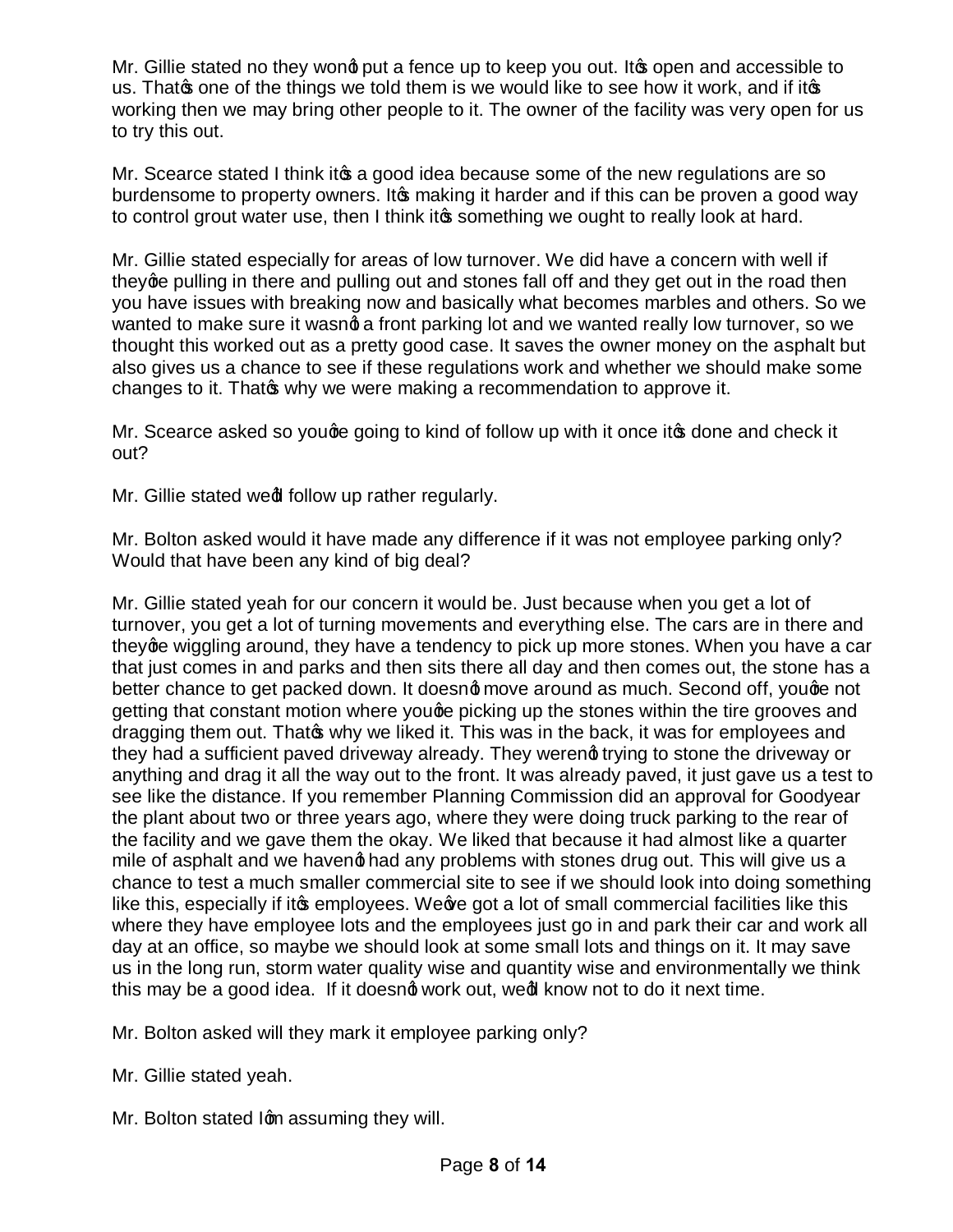Mr. Scearce asked does size of the gravel have a decision in the amount that opcarried?

Mr. Gillie stated it can.

Mr. Scearce asked what do they feel is best, the real small that doesnot create a big havoc if it does get flipped from somebody of tire or something bigger?

Mr. Gillie stated that one of the things we ge working on right now. The larger gravel usually doesnot get tracked into tires because its gize doesnot fit very well in the groovses and it also allows more water to penetrate. The problem is it gives a rougher ride and everything else, so there are different sizes of stone. At this point wege still playing around with that. I cand just say this is going to be this size versus that size. That the stuff that wege feeling out.

Mrs. Evans asked you said it was formerly grass? Is this something that she wanted to do or the City wanted to do?

Mr. Gillie stated they wanted to build a parking lot for their employees because they had the 11 spaces out front. If they have four or five employees in there then it makes it a little more difficult for their customers to come in and out, but not necessarily that much more difficult. So they wanted to build a lot in the back. Well when they came to us about building a lot in the back they said,  $W$  hat do I have to do + and we said,  $W$  ell right now you have to pave it +. Then they said, "Well that op a big expense for a small area. We said, "Ook we understand that but this is what the rules are  $\pm$ . So then we got the new storm water regulations which they had been working on that became effective July  $1<sup>st</sup>$ , so we said leto play around with some things. So we we worked with them on coming up with an idea and again thatos why wege presenting this to Planning Commission now because you have that option under the Code on a small lot. We didng just want to tell somebody build a building and dong pave anything. We want to kind of test the waters so to speak. The folks who own the building have been very meaningful for what we are trying to do, so that why we ge recommending this.

Mr. Scearce stated I commend you for doing that because I think we need to do everything we can to help businesses and situations that come up like that.

Mr. Gillie stated it to odd for staff not to recommend the asphalt and everything else. You know we ge programmed, the parking lot to be solid surface and everything else.

Mr. Scearce stated oh I know, black and white.

Mr. Gillie stated but the agent is kind of come to us and said, % Souge going to look at this differently+. So wege looking at it differently.

Mr. Scearce asked any other questions or comments?

Mr. Jones asked if it does not work, they ge parking lot is grandfathered in, so we cand just go in and tell them you are got to pave it now can we?

Mr. Gillie stated correct. This will be a test case. If it doesnot work then wege just going to have to say it didng work and thatos why it is stone. Now I think if it doesng work, then itos probably going to cause problems for them as well and they may in the future want to take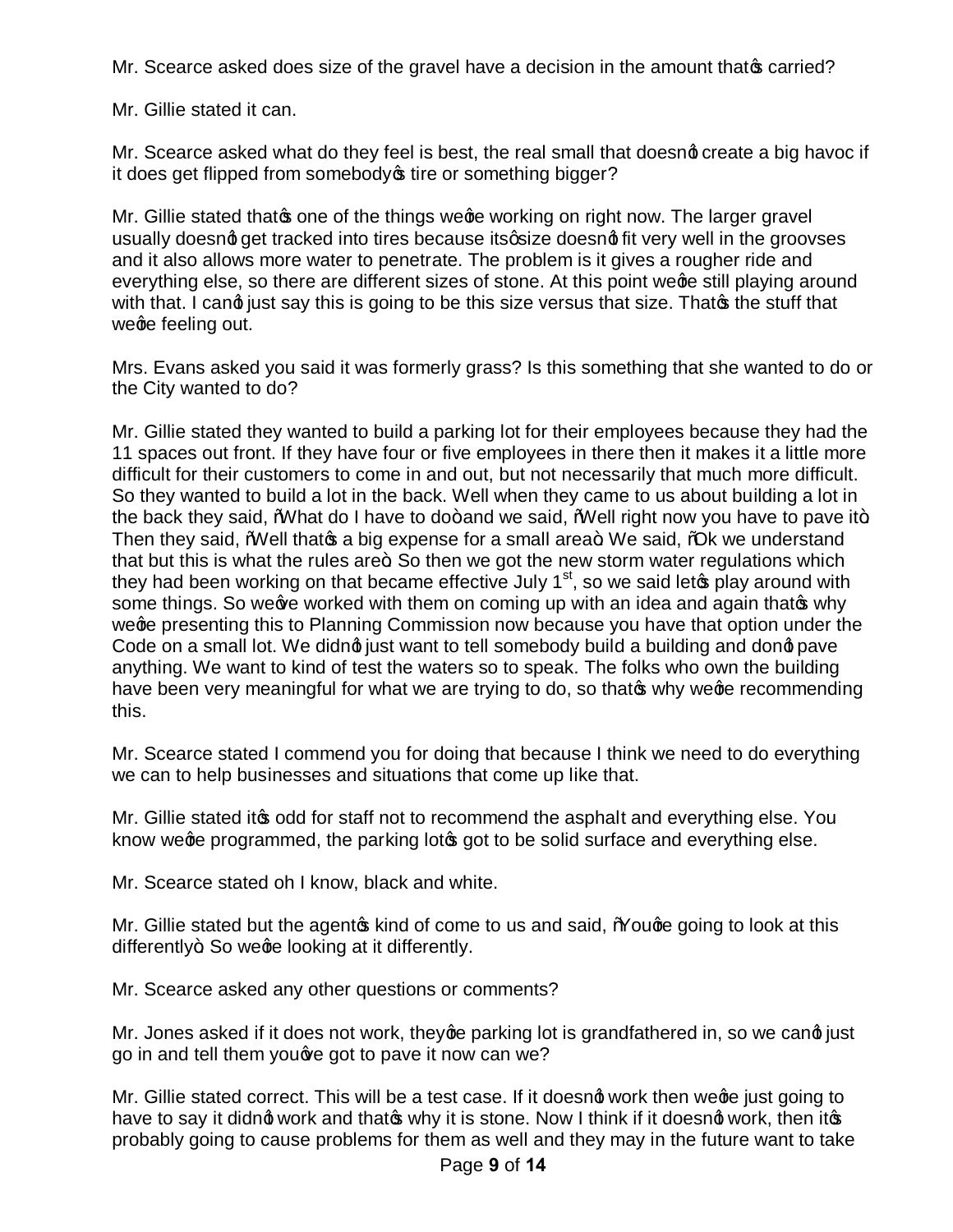care of it themselves. If it does work, then wed be coming back to you with changes and regulations and looking at other sites that have this kind of situation come up.

Mr. Wilson stated now Igm a little confused. So the Commonwealth has required this and this is a way to fulfill that, like gravelling the lot for grout water, so are we going to be able to do anything other than this?

Mr. Gillie stated yes. What the State is requiring is that the water that comes off the site has to be basically the same as what it is coming onto the site and there  $\alpha$  a multitude of ways you can do that. You can do it through catching the water and building ponds. The new mattress store up on Piedmont Drive next to the gas station and Murphy Express Oil, youd notice it has that big pond out in front of it okay and that pond usually has water in it. So that water comes into that pond, sits, any sediments or anything that washed into it has the chance to settle out. Eventually that water either evaporates through just enough heat or itd get enough water raised up and slowly drain out. So they control the quality, they control the quantity, and they also control the temperature of the water now.

Mr. Scearce stated but it just uses up a lot of Real Estate.

Mr. Gillie stated it uses up as he said a lot of Real Estate. The other option is if you have a very tight site is to basically build like a storage tank underground. You send the water into the storage tank. The water sits, and it settles any dirt or anything else, and eventually you get enough water inside the tank. It a almost like a septic system for storm water. It bubbles up to a certain point and then drains out, but that of real expensive. It doesnot take up any land, but the costs are out there. So then they said well look at alternative materials- porous asphalt, porous pavers, porous concrete- those are all wonderful, but they ge very expensive materials. Then they also have to maintain the lot because you have to go in and clean those grooves out. So you are got that maintenance expense. Another thing they ge recommending is the use of material such as the gravel because the water hits that gravel and slow permeates through, the gravel also has to slow it down and it traps any sediment or anything else that in there. So there a number of ways that you can look at it and we ge exploring them all. It is just which way do we think is best, the most cost effective.

Mr. Scearce stated sometimes they are got recycled materials like asphalt that  $\infty$  been picking up on the new roads. They we got other things you can use.

Mr. Gillie stated the millings that can be used is a type of material that will allow for porous. The control is to keep stuff from washing away. You need something that will bind, and in order to get the asphalt to bind you usually have to add more asphalt to it to bind it. Well then when stuff packs it becomes solid, so there  $\alpha$  a whole list of things that comes into play. And we ge feeling all that out right now. These new regulations have really made everyone look at ways to control this stuff.

Mr. Scearce stated well we need to make a recommendation.

**Mr. Wilson made a motion to approve the request for a waiver to allow an employee parking area be completed with stone instead of pavement with curb and gutter in accordance with Article 8, Section B, Item 6c at 267 Piney Forest Road. Mr. Jones seconded the motion. The motion was approved by a 5-0 vote.**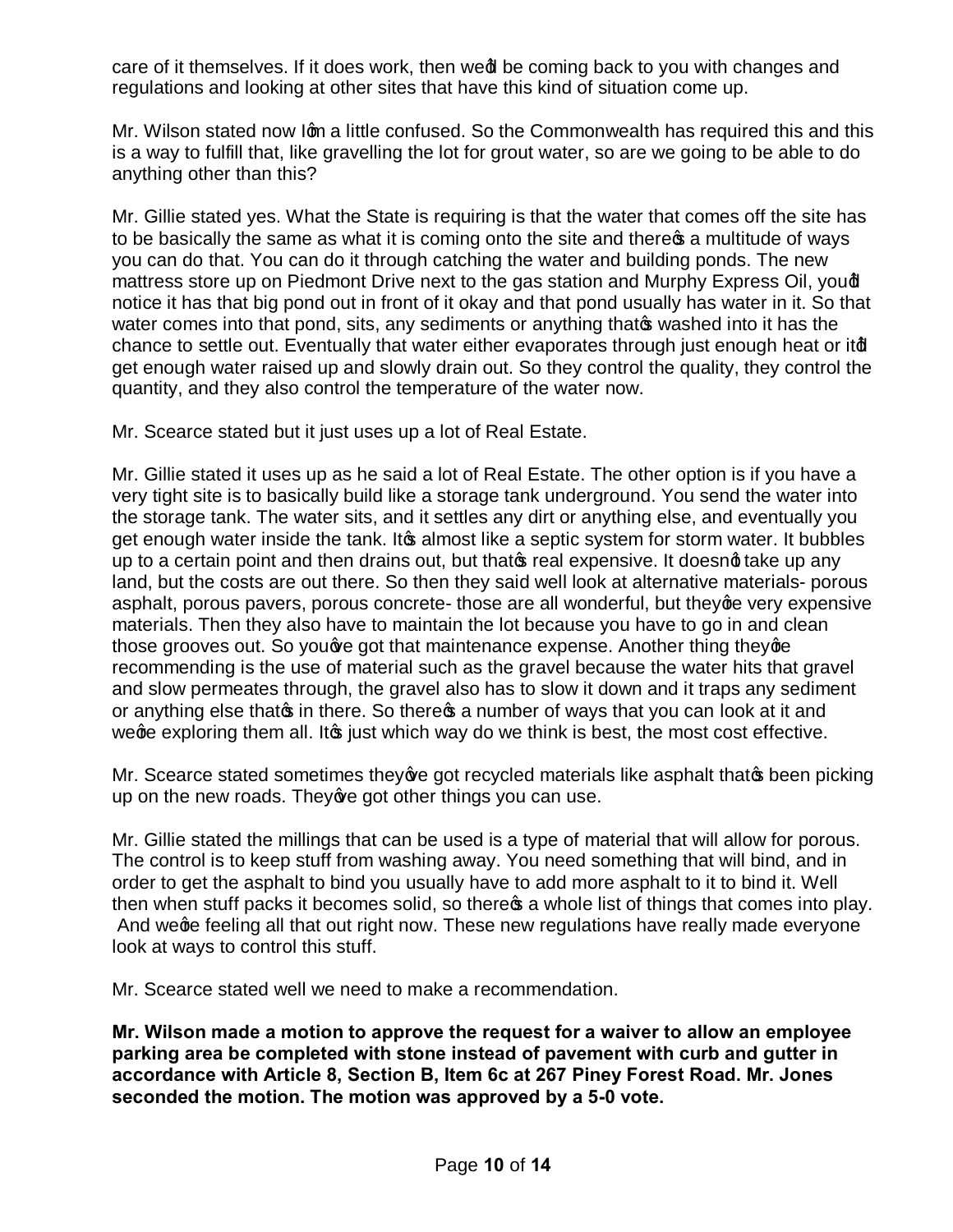#### **III. MINUTES**

**Mr. Bolton made a motion to approve the August 11, 2014 minutes. Mr. Wilson seconded the motion. The motion was approved by a unanimous vote.**

### **IV. OTHER BUSINESS**

Mr. Gillie stated the items that were heard from City Council last time, the vet was tabled.

Mr. Scearce stated I saw that.

Mr. Gillie stated the other items were approved. We will have cases filed for next month so there will be a meeting. The Comprehensive Plan went to City Council at their work session. They asked for an additional month to view it so that will come back to Councilos work session I believe on September 16<sup>th</sup>. Then wedl hopefully forward that on for adoption. We have a new Senior Secretary to take Christy place, but she not here today so youd get to meet her at the next meeting.

Mrs. Evans asked where did Christy go?

Mr. Gillie stated Christy received her Master **S** Degree and obtained employment in the field that she actually went to school for, so congratulations to Ms. Taylor.

Mr. Whitfield stated I was just wondering about the next meeting since it was Columbus Day.

Mr. Gillie stated since we dong take Columbus Day off, we would have it anyway. City Hall is open so we will meet.

Mrs. Evans said I would like to discuss if I may City Councilos reaction to Dr. Smithos request for a veterinary/doggie daycare on Old Piney Forest Road or Piney Forest Road, Ign not sure which one it is. Anyway, I did not hear or watch the City Council meeting, but I have received a lot of complaints regarding the fact that no one appeared before Planning Commission to oppose his request and he and his wife are the only ones who appeared in favor of it. So it only understanding that the Planning Department approved it, we as a Planning Commission approved it because no one voiced their opinion against it, but yet at City Council a number of people spoke. Ig the began to wonder what is the purpose of the Planning Commission if people can bypass the Planning Commission and go directly to City Council and voice their opinion and then they table it. They could have denied it, they could have approved it, but they tabled it. If someone comes to them and asks them or states a case for or against it, I would like to see City Council ask them did you go to Planning Commission and voice your opinion there. And if not, I dong think this can happen but, I honestly dong think City Council should hear their case because I dong know what the purpose of Planning Commission is if people are able to by-step Planning Commission. If you could, help me with that.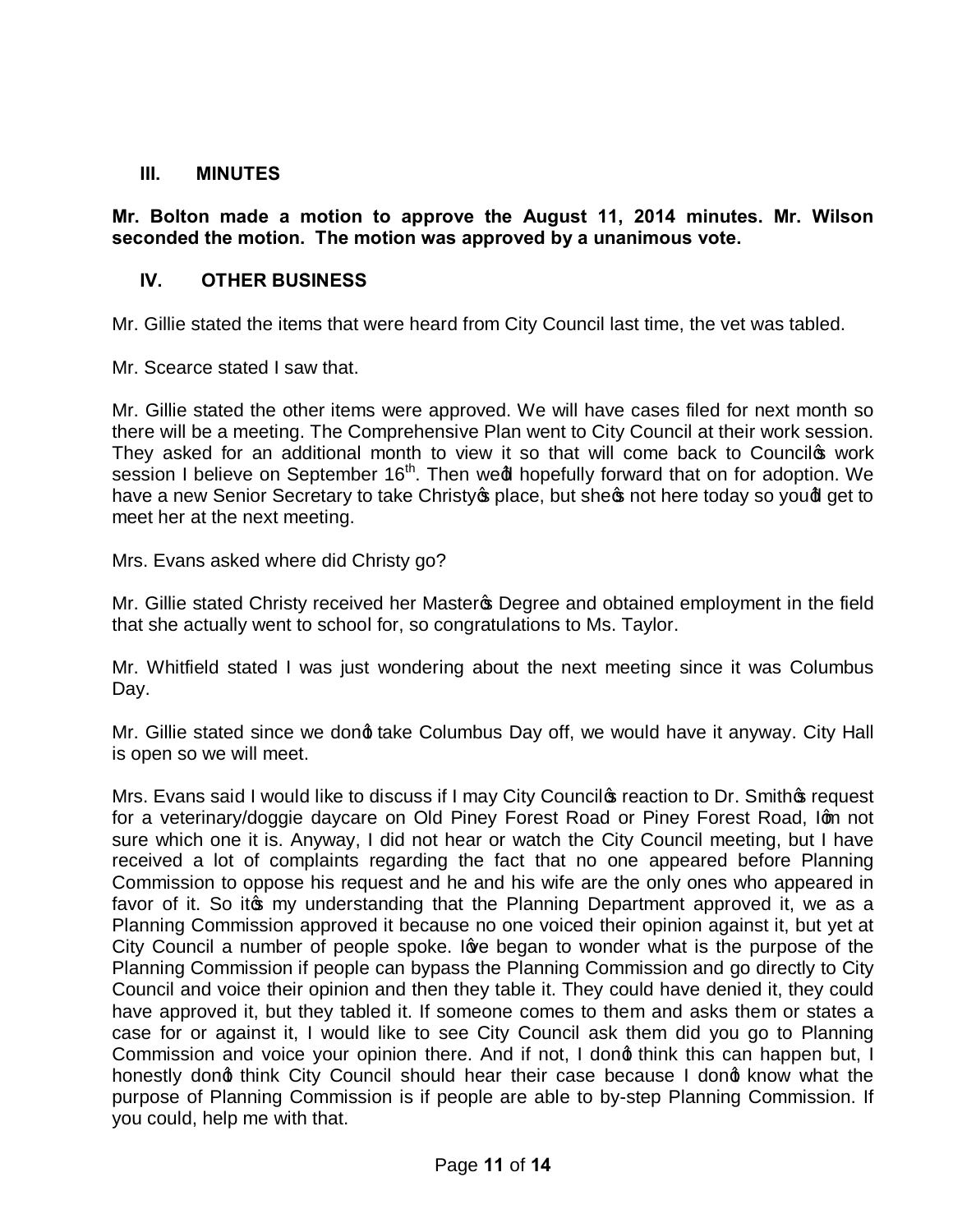Mr. Gillie asked are you asking me to forward that on or do you want me to respond to it?

Mrs. Evans stated both.

Mr. Gillie stated ok, forwarding on I definitely can. As for the response, it a process. When someone asks for Rezoning or Special Use permit, whatever, we notify them of the Planning Commission meeting. They have an opportunity to come and speak. We also notify them of the City Council meeting. They have a similar opportunity to come and speak. The Planning Commission meetings are held during the day, so it is sometimes difficult for someone with a job that they cannot get out of to come here and speak. So just saying well they didnot speak here but they spoke at City Council, benefit of the doubt Id assume they couldnot be here and they do go to City Council. As for why they dong notify us ahead of time with issues, I cand speak for that. The purpose of the process is to try to solicit as much citizen input as possible. That of why we as staff send out the letters, we make sure the ads are in the newspaper, we try our best to get people involved in it. If they choose to only get involved in City Council then that their choice. Now for City Council and their decisions, I would never venture to tell them, % Hey you shouldnot say this+. They have to answer to their constituents, their own elected body. You know they do that, I'm just the staff. I do the best I can to get people notice and how it works out, it just works out.

Mr. Wilson stated but I will say that the process has some real flaws in it because basically if youge someone like Mr. Smith, you come to the Planning Department and everything looks code and correct and forward, he gets no opposition and looks like everything is a go. So he goes to City Council under the assumption that everything is a go and he has no reason to go organize himself for a possible surprise at City Council or any kind of other reaction at City Council. And so if it going to be challenged, that applicant whoever it would be, would not really have a chance to be properly prepared for what might show up. It reinforces to me, I had the exact same reaction that Anne has had. So what are we doing? I understand the processes youge described beautifully, but at the same time it puts the applicant in a weak spot in some ways. They keep hearing yes, they keep putting up money, they keep going forward, and then all of a sudden for whatever reason people have organized, it just kind of shuts the process down. I think it to really shown a flaw to a couple of us here that that is a concern. It puts the business owner, in a way, at a little bit of a disadvantage. If he keeps hearing yes, yes, yes and then all of a sudden her caught by surprise. My understanding of this body is to be the body that vets out a lot of that stuff. So I have a concern as well coming out of that.

Mr. Gillie stated I was surprised too. I hadnot heard anything up to that point, we had limited oppositions, no one spoke here so I was as shocked as most people that night at City Council. But with Planning Commission an option you have is weeve always met during day time and love been here since  $\mathcal{D}2$ . Other localities where I was employed, we met at night. That seemed to get a little more people involved because they could come after hours. They didng have to miss work or anything else to be here. If you feel that night time meetings may draw more citizen input then fine. We can recommend that City Council change the time of this body to meet in the evening. Staff will be here whenever youge here, so it doesng matter to us. So if you think maybe that will open it up, we can move you to night time. It just requires you guys to give up a night to come here.

Mr. Scearce stated youge going to put staff at a tough spot.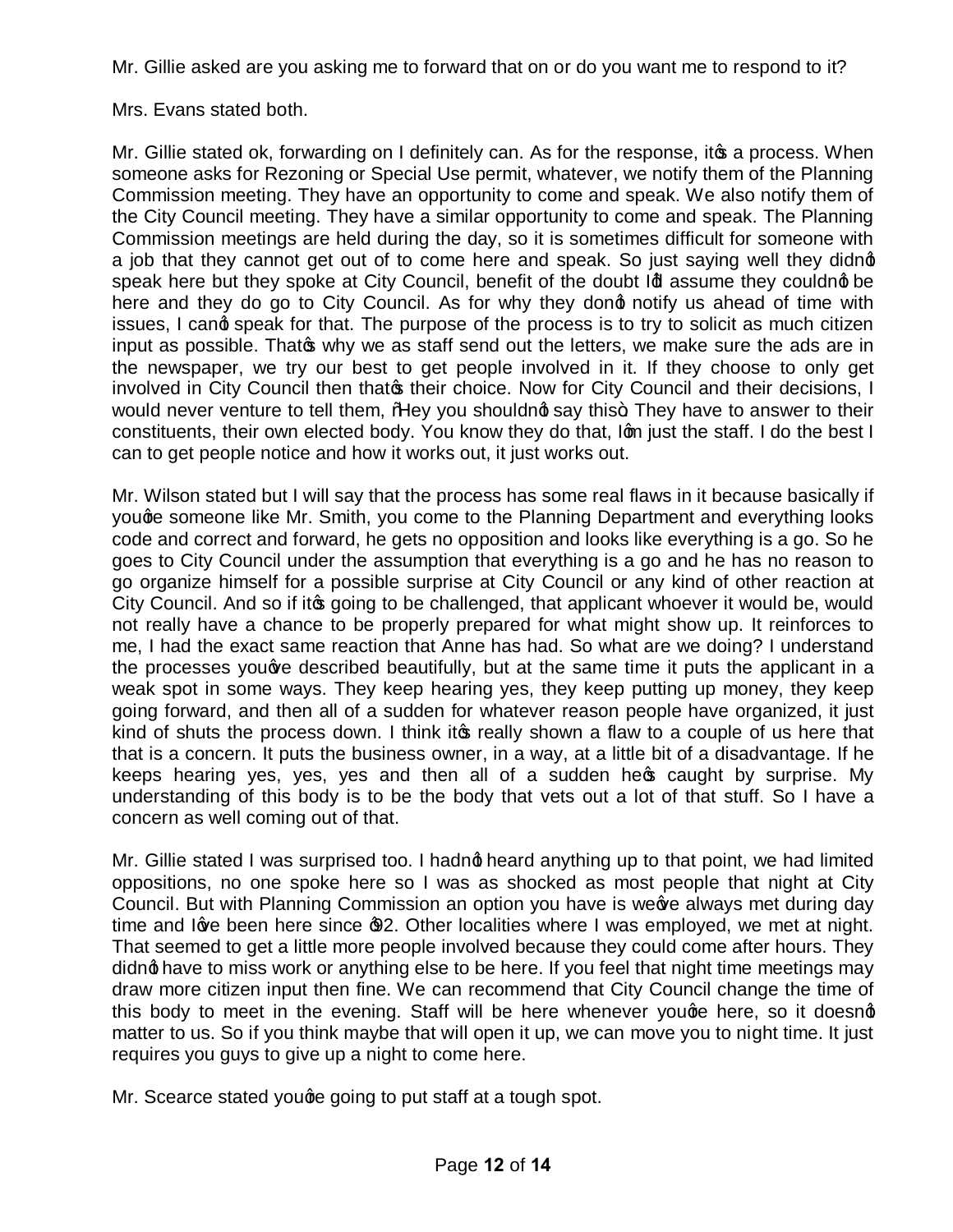Mr. Gillie stated  $\mathsf{Id}$  be here, staff may not, but at least  $\mathsf{Id}$  be here. Salary things. If that  $\mathsf{S}$ something you think that would possibly get more citizen input then move it to night time. The process is for this body to kind of vet out issues before it gets to City Council. In the case of that Piney Forest Road, it didng work that way and we we looked at why. But that op all I can really think of.

Mr. Wilson stated well we we had a couple of others. This isnit the only one. We we had a couple of others, from my time on Planning Commission, where I felt like the Planning Commission wasng a strong response from there. But then at City Council ito like full blown. Of course I know that of the final body to make the decision so I can see why that one would be the one to carry the weight. I just think we need to make sure if someone is trying to build a business or expand a business or locate here, they are adequately prepared to do that without a lot of surprises at that end of the process. I think by then someone should have a pretty good idea.

Mr. Jones asked Clark, does City Council have the ability to return something to Planning Commission for further study?

Mr. Whitfield stated yes they do.

Mr. Jones asked have you ever heard of that happening.

Mr. Whitfield stated no I dong recall that happening in the ten years I have been City Attorney.

Mrs. Evans asked do they know that?

Mr. Whitfield stated Ign sure they do. On a couple of cases it to been discussed I believe.

Mr. Scearce stated well I think Fred Shanks obviously having served on the Planning Commission recognized what youge saying as much as anybody did. Of course he did offer to table which would help him if he wants to use that. I think seeing the whole process fully, and I guess sometimes when youge on City Council and youge voted in, you maybe look at things differently. I dond know I havend been there before.

Mr. Bolton asked they tabled that item, so how does that get back? Do they have to wait another 30 days? Does it have to be on the Agenda? I mean how does that come back to be considered by Council?

Mr. Whitfield stated well Id let Kenny chime in on this as well. At some point whatever issues they believe they needed to work out, they of come back to Kenny of office and tell him that they believe they ye gotten them worked out. Then it would just be placed on the Agenda. Council has never typically used the Roberto Rule of Order with a motion to remove it from the table or whatever, so what will happen is it will just appear back on the Agenda. It would be decided up or down at that point.

Mr. Bolton asked so there would be notice?

Mr. Whitfield stated yes absolutely and they of have to be advertising just like before. It  $\sigma$  as if the process is going to Council for the first time, so all the notifications that the Planning Department sends out will have to go out for that meeting as well.